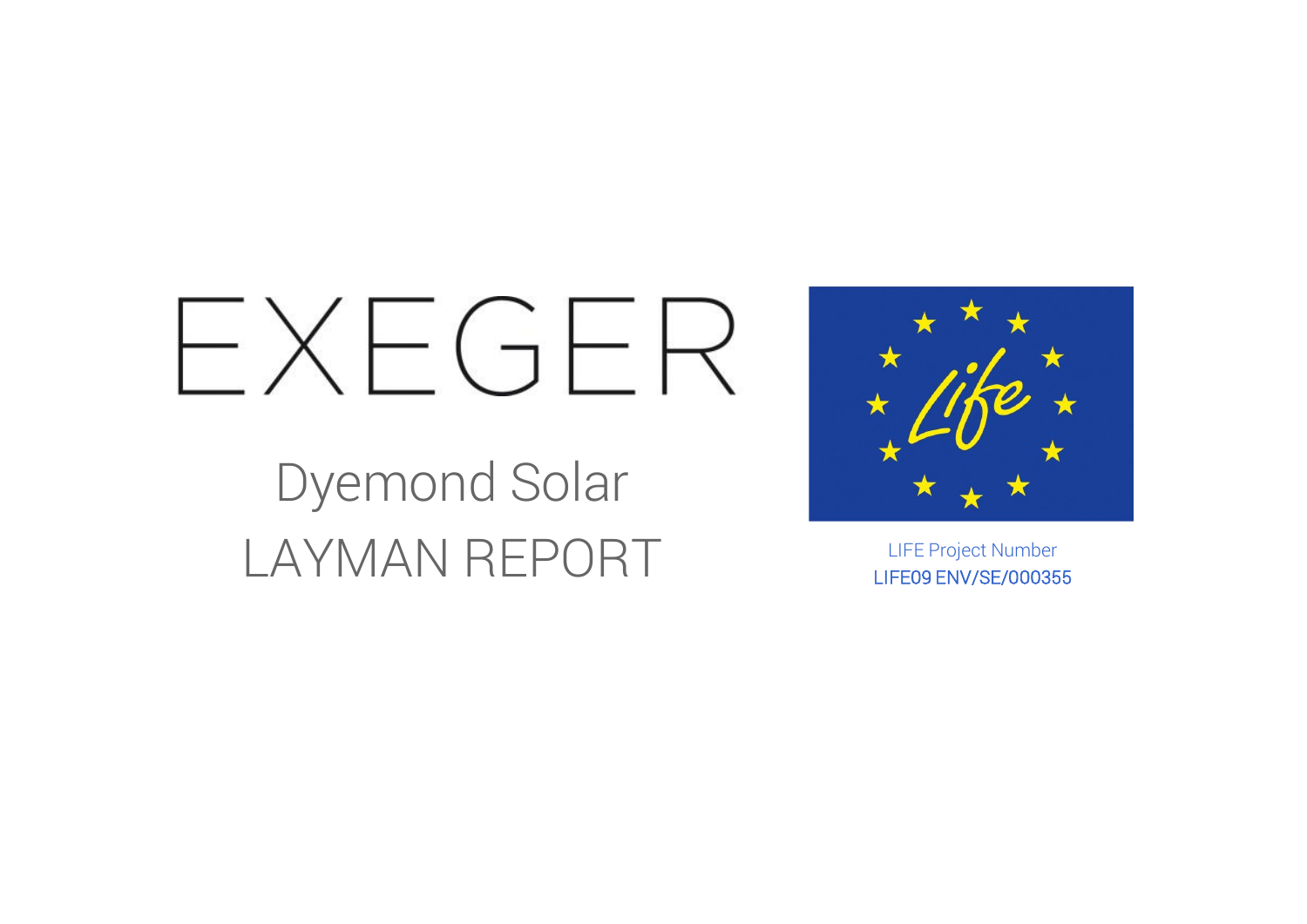### PROJECT CHARACTERISTICS

| Project Data                              |                                              | <b>Beneficiary Data</b> |                                      |
|-------------------------------------------|----------------------------------------------|-------------------------|--------------------------------------|
| <b>Project location</b>                   | Stockholm                                    | <b>Name Beneficiary</b> | Exeger Sweden AB                     |
| <b>Project start date</b>                 | 01/09/2010                                   | <b>Contact person</b>   | Mr Alexandre Askmo                   |
| Project end date                          | 31/12/2013 Extension date: 31/03/2015        | <b>Postal address</b>   | P O Box 8144, SE-104 20 Stockholm    |
| <b>Total Project duration (in months)</b> | 55 months (including Extension of 15 months) | <b>Visit address</b>    | Brinellvägen 32, SE-114 28 Stockholm |
| <b>Total budget</b>                       | € 3,522,312                                  | E-mail                  | info@dyemondsolar.com                |
| <b>Total eligible budget</b>              | € 3,484,567                                  |                         |                                      |
| <b>EU</b> contribution                    | €1,735,846                                   |                         |                                      |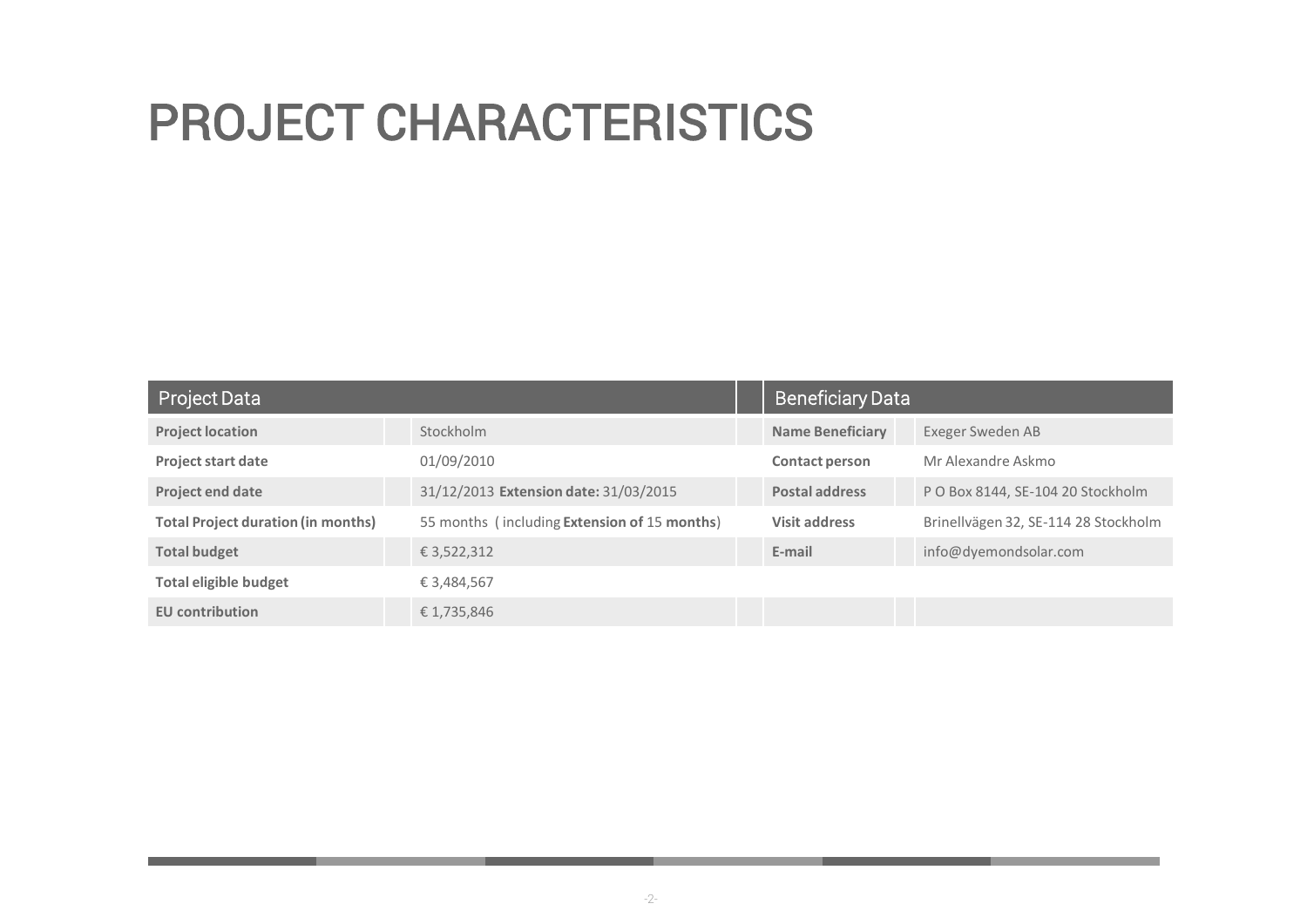### INTRODUCTION

#### Pilot plant project in the city centre of stockholm

#### Project Scope

In 2010, EXEGER set out to demonstrate the potential of producing Dye Sensitized Solar Cells (DSC) using screen printing as a production method.

The project was led by serial entrepreneur Giovanni Fili, CEO of EXEGER and DSC pioneer Dr. Henrik Lindström, CTO of EXEGER.

Together they recruited the necessary competence to design and build the new state of the art pilot plant in Stockholm, Sweden.

#### DSC Technology

DSCs are ideally suited for a variety of real life conditions thanks to their inherent characteristics.

They are based on the principle of photosynthesis allowing for light to be captured in a variety of suboptimal lighting conditions.

This means they are less sensitive to the angle of incident light and higher temperatures than previous generation solar technologies.

They also excel at low light conditions which means fog, smog, cloudy weather have little effect on efficiency.

#### Results

The pilot plant demonstrated successful results in November 2014 with a production of 50m<sup>2</sup> per day during a period of 5 subsequent days. Throughout the project, visits to the pilot plant were conducted with positive reactions.

The public, academia, government officials, media, industry, all have been continuously impressed at the potential of this solar technology and the method chosen for production of the solar cells.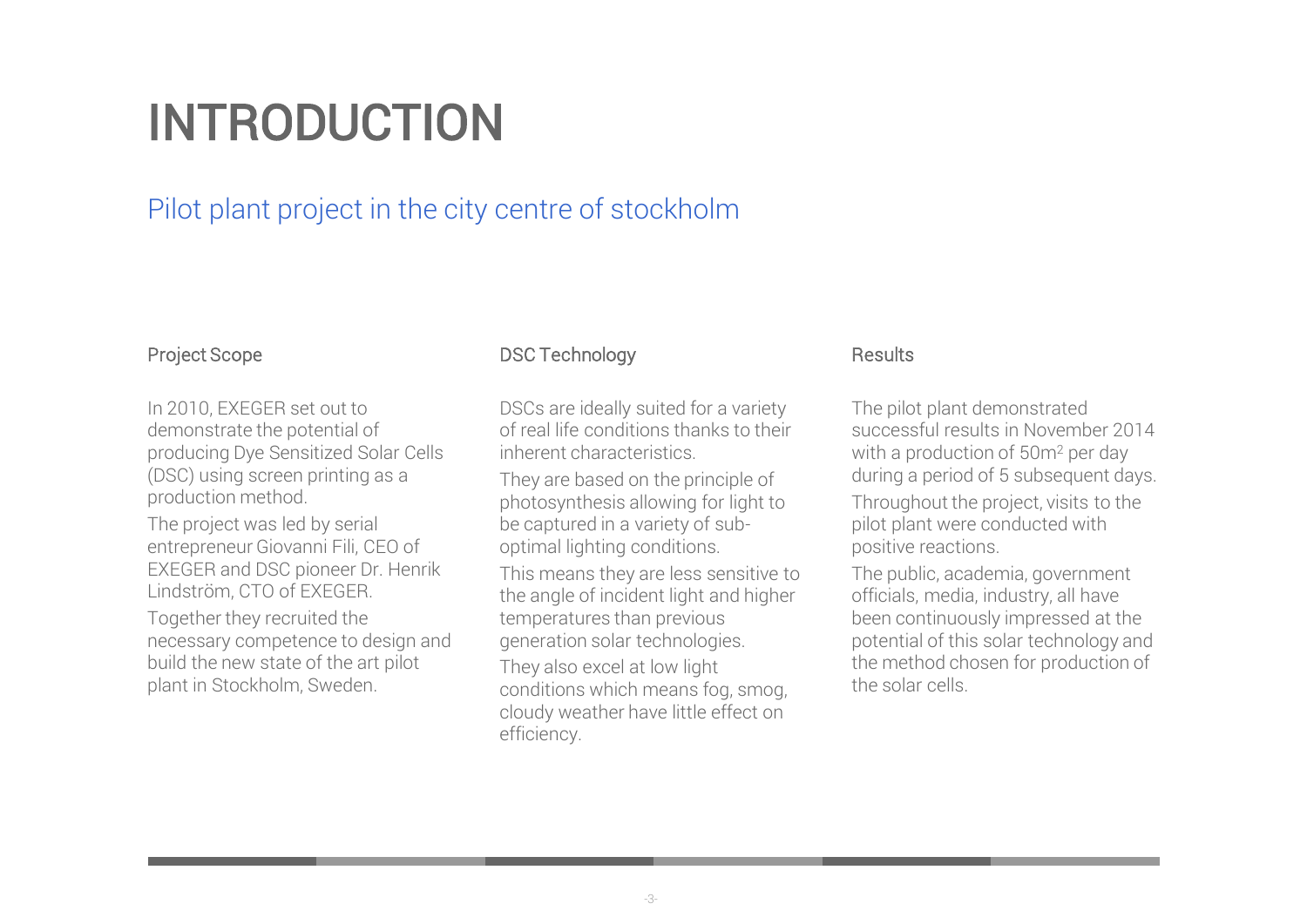### PROJECT LOCATION

City centre of Stockholm



The pilot production plant is located in the Stockholm city centre This pilot plant has been developed with the financial support from the European Commission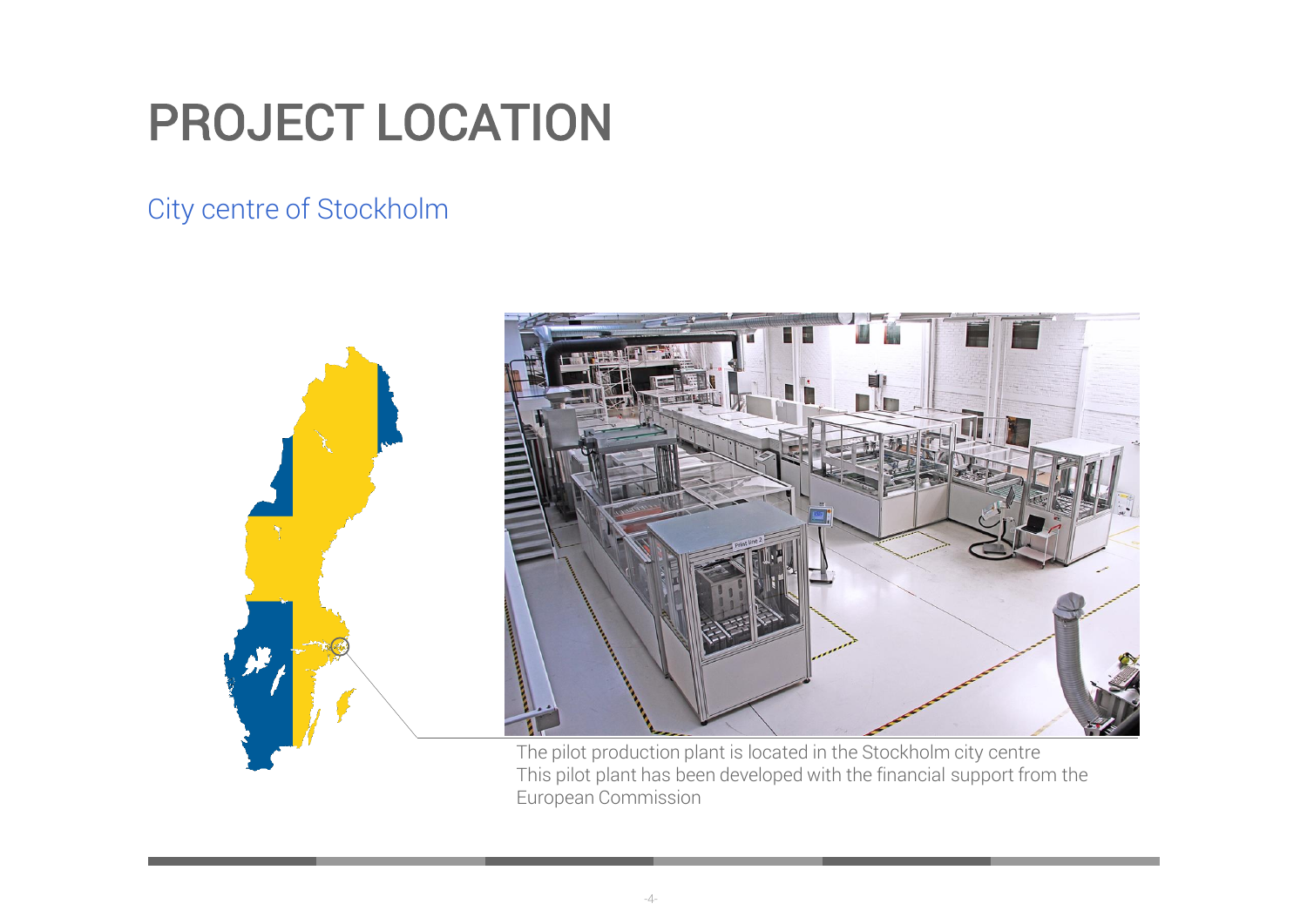### THE SOLAR CELL

A technology to disrupt the solar market



The DSC characteristics are ideal for a variety of real-life conditions. They are less sensitive to the angle of incident light in comparison to other technologies. They have stable efficiencies in all light conditions. They have higher efficiency than competing technologies in higher working temperatures. This makes them ideal for applications where even output is preferable.

Design is where this technology is truly unique. We have constructed the solar cell with a completely new patented architecture allowing for elimination of the current collectors seen in all other technologies.

Using screen printing as a production method enables the manufacturing of solar cells in a variety of colours, shapes, with logos and on any material.

#### Superior real-life output Superior design Superior Manufacturing

Since 2009, EXEGER has developed and produced third generation solar cells (dye-sensitized solar cells, "DSC") using screen printing which is an established, low-cost and simple production technology which allows for lower embodiment of energy from production with an energy payback time of less than 1 year. No scarce or toxic raw materials and no toxic emissions from manufacturing makes the production of DSC's truly environmentally friendly.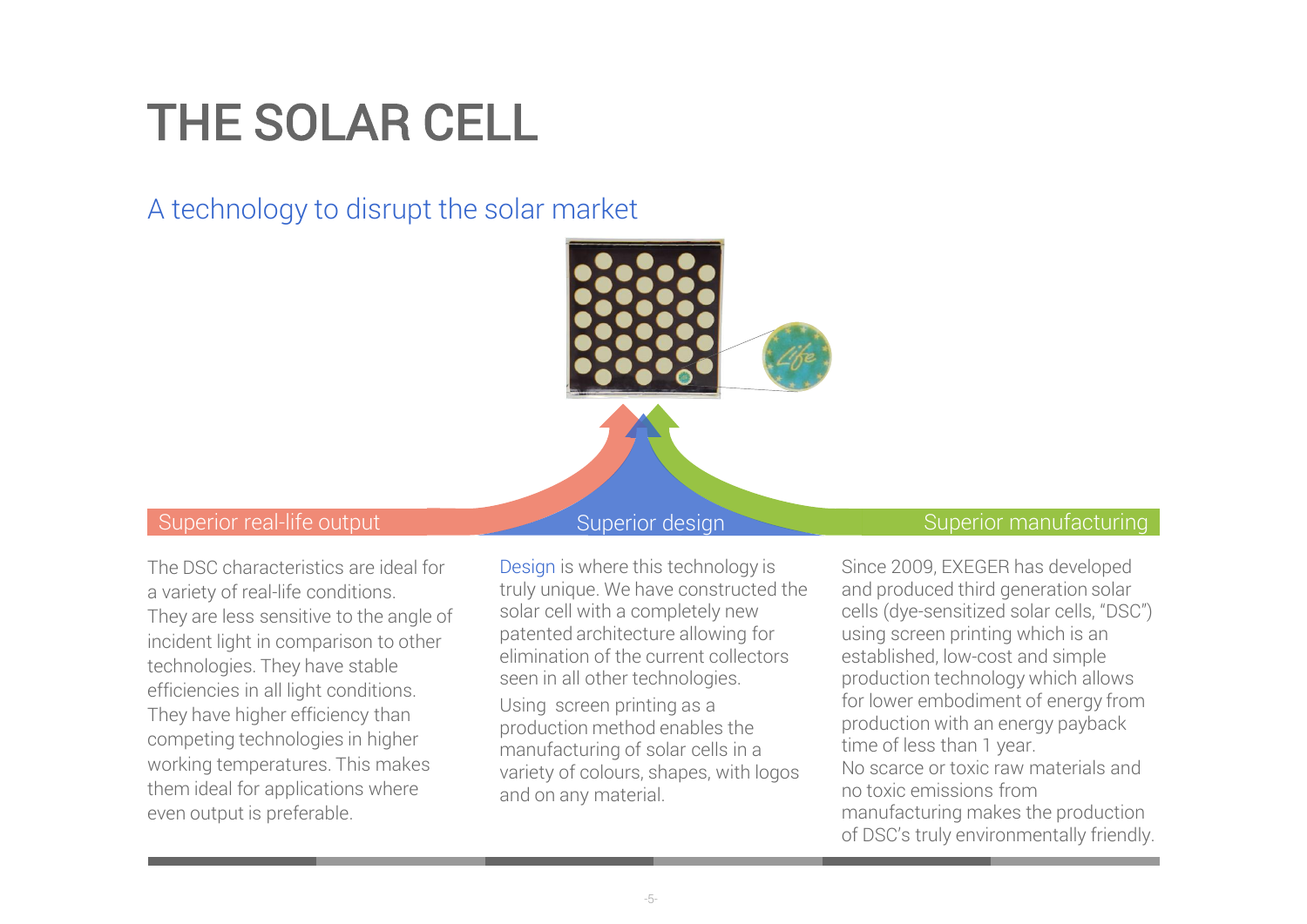### MACHINES & PROCESSES

### Preparation of the facility



#### Preparations of the facility

In order to install the pilot production line several things needed to be in place. This work started with the finalization of the layout planning of the pilot plant and included hypermedia such as compressed air, ventilation and power supply.

All processes were developed and tested in the laboratory before the production machines were designed, constructed, and ordered.

No toxic or scarce materials are found in the production process or the solar cells produced at the Stockholm pilot line. The mere output and location of the factory is a true testament to this. No

The embedded energy of the produced solar cells is at levels which translate to an energy payback time of less than 1 year, further increasing the positive environmental impact.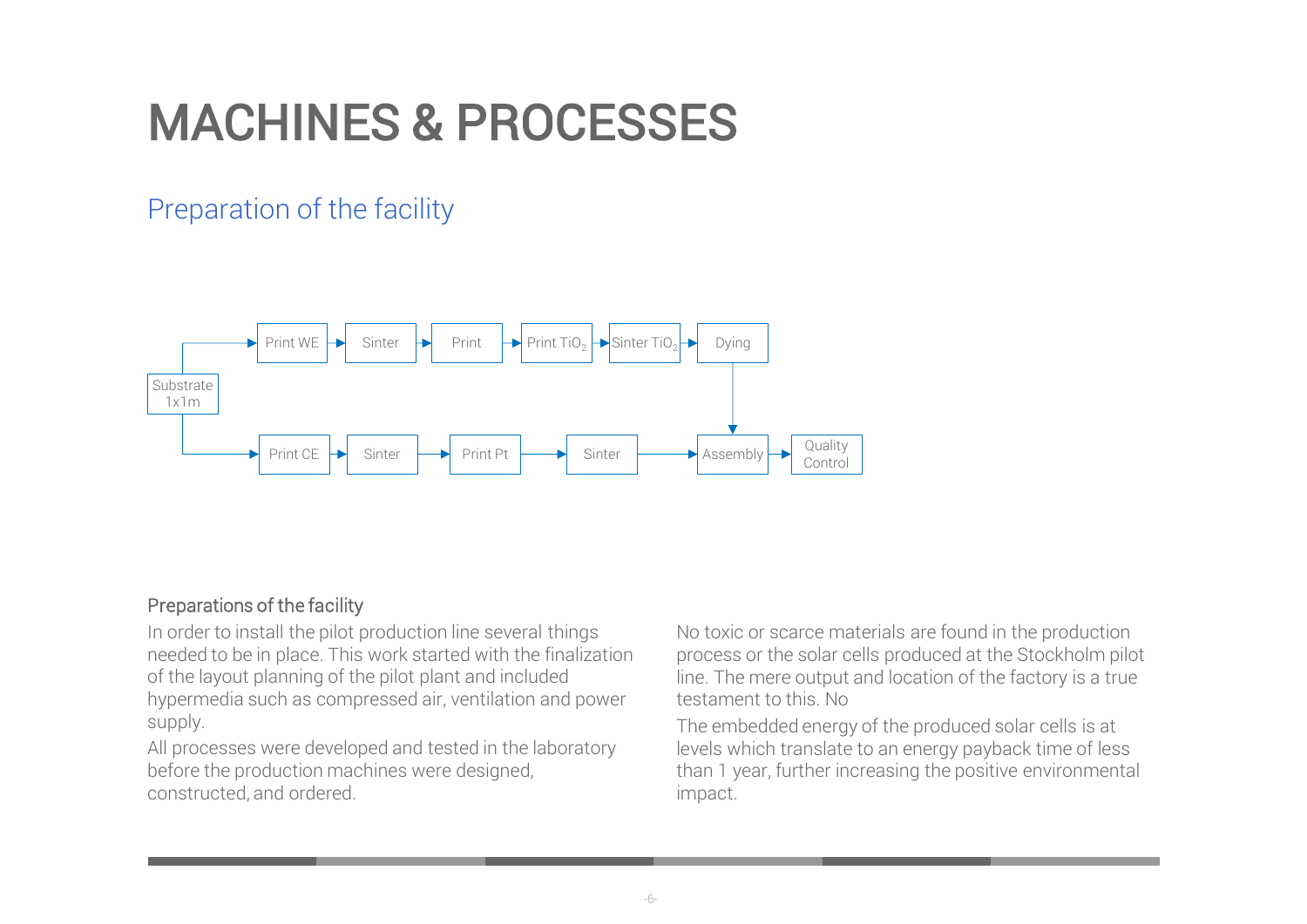### PROCESSES RUNNING AS ONE

Developing the machines to run as a unit: the pilot plant



Before running the pilot line as a unit according to specifications, the different parts from corresponding processes needed to be tested, both stand-alone and as a unit. Logistics and transfer between different machines needed to be optimized.

Parts of the demonstration focusing on each process step was integrated with the installation of the pilot production line. The next step was running the line for one week demonstrating the overall capacity.

The specification of the line was to:

- Prove production of 50m<sup>2</sup> per day
- During a demonstration period of 5 subsequent days
- Certain efficiency, lifetime, bill-of-material & appearance

The design regarding transparency was chosen after workshops with potential customers.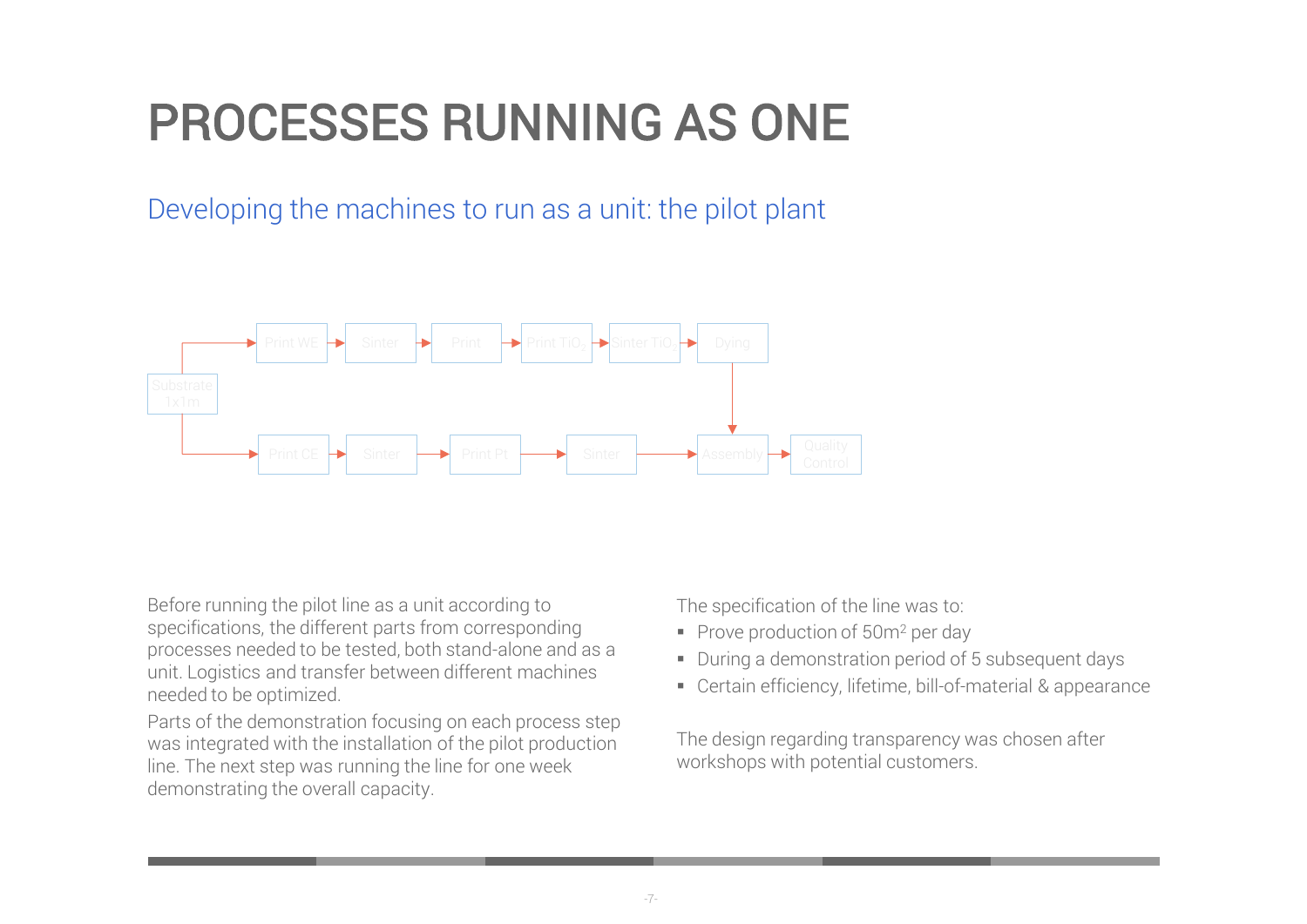# PILOT PRODUCTION LINE

#### **Demonstration**

Screen printing is a well established, proven and cost efficient production method.

A modular design of the factory enables scalability for future plans of setting up large scale manufacturing in target markets.

In 2014 a yearly production capacity of 20,000m<sup>2</sup>was demonstrated. Scalability was confirmed.



Inauguration of the new factory by the Swedish King HM Carl XVI Gustaf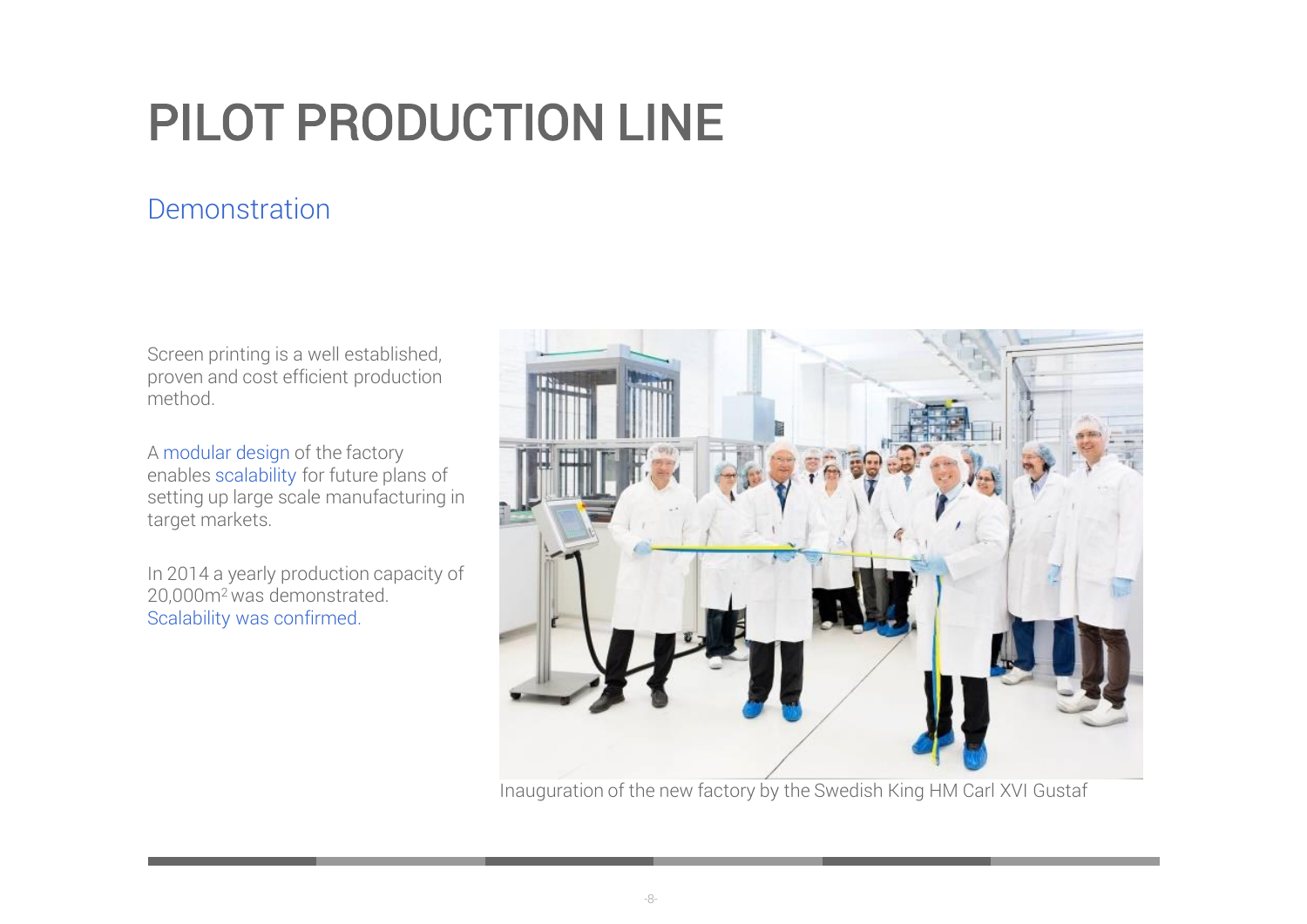## 1<sup>st</sup> & 2<sup>nd</sup> GENERATION SOLAR CELLS

#### A comparison to the new 3rd generation technology

There are two dominant solar outdoor markets: solar farms and building integrated photovoltaics (BIPV).

Solar farms and BIPV have been installed since the 1970's and are a competitive market with silicon solar cells dominating the market.

Because of strong competition, these two markets are often reliant on state subsidies and regulations for successful growth.









The DSC technology and the pilot plant developed at EXEGER with part-financing from the EU Commission under the Life+ Project led to a novel way of producing solar cells.

The technology and production process are more cost efficient.

Aesthetically superior solar cells also allow for broader market penetration in design sensitive markets such as BIPV where traditional solar cells often negatively impact the architectural beauty of buildings.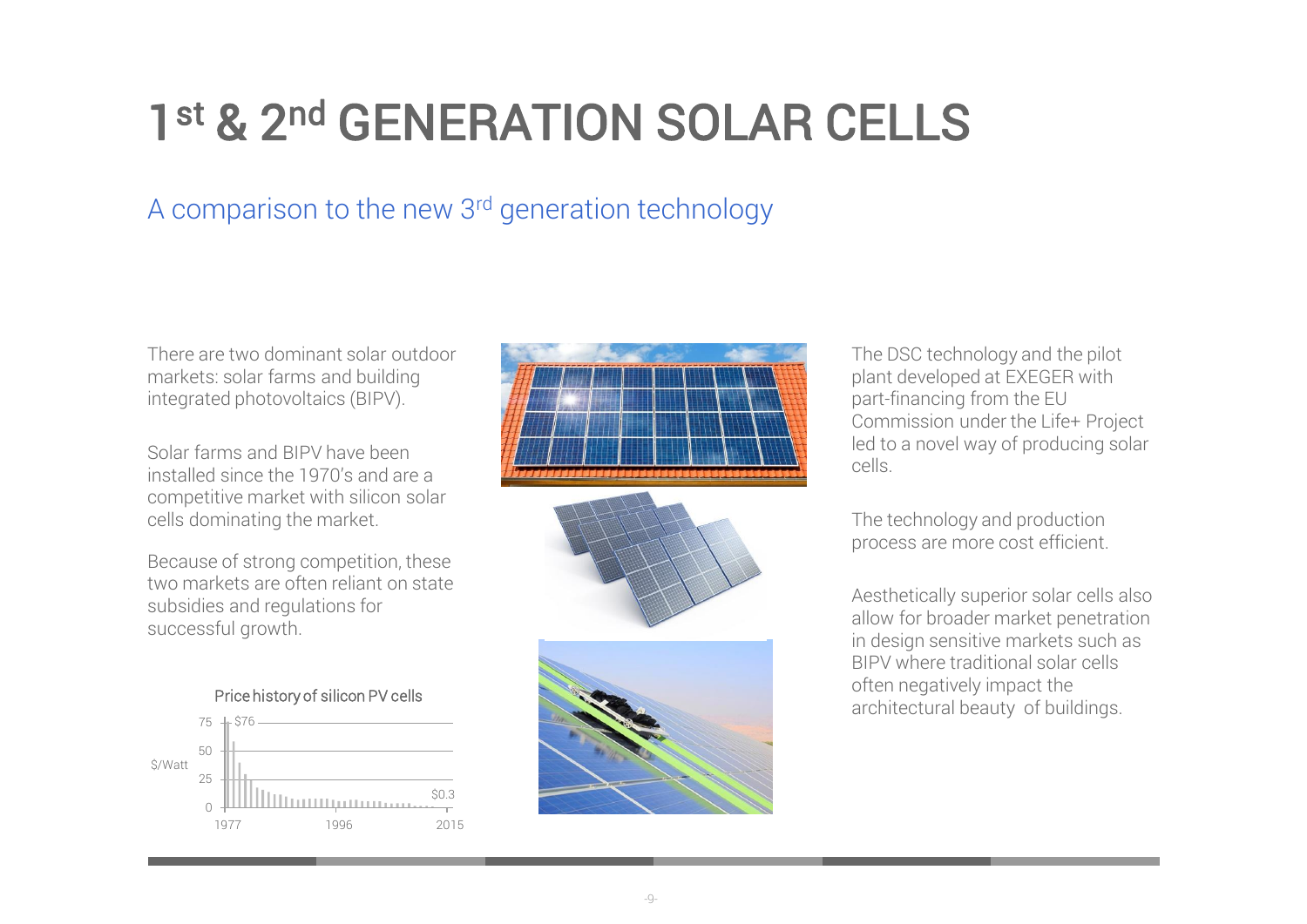## EARLY GENERATION SOLAR TECHNOLOGIES

### Commercially available solar cells and their niches



- + Beautiful from far
- Current collectors
- 
- Medium outdoor efficiency

sensitive to light conditions than mono and polycrystalline silicon solar cells.

a-Si & CIGS

- 
- 
- Few customization options

Conclusion: Unlike the solar cells produced from the Dyemond Solar project, the above mentioned PV technologies are either solely suited for power farms or have great limitations in design.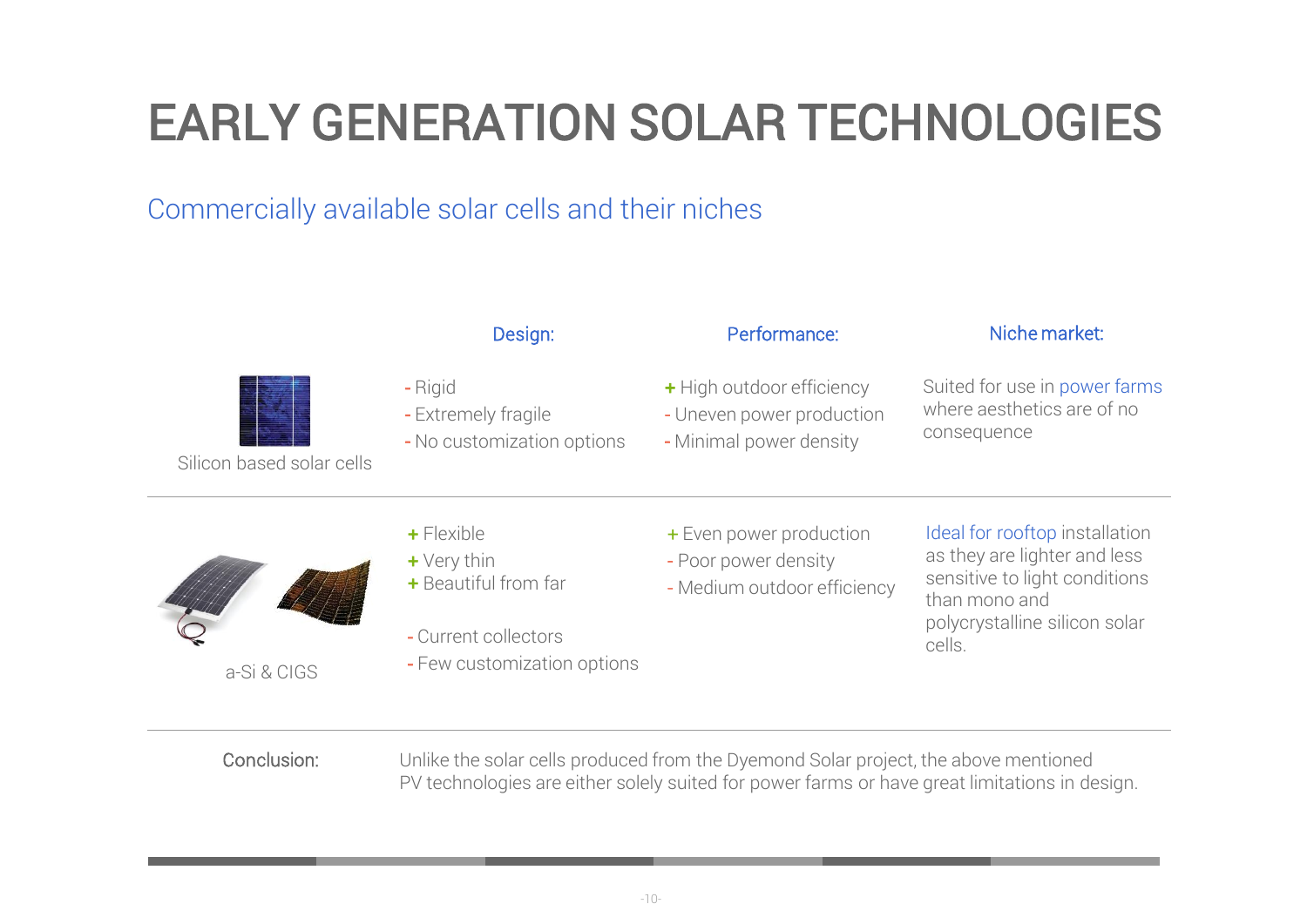

The potentially usable radiation of the sun is about 1.9x10<sup>8</sup> TWh per year which translates to approximately 170 times the total amount of energy of global coal reserves. This means the solar energy reaching the earth's surface during only 6 hours is enough to meet all global energy needs on an annual basis.<sup>1</sup>

The Dyemond Solar project has proved the production potential and scalability of screen printing as a production method for manufacturing dye sensitized solar cells. This solar technology in combination with the chosen production method is sustainable and environmentally friendly with no toxic emissions, allowing for a pilot plant to be situated in the city centre of Stockholm.

<sup>1</sup>Source: "Sustainable Energy Management" 2012 Mirjana Radovanović (Golusin), Stevan Popov, Sinisa Dodic